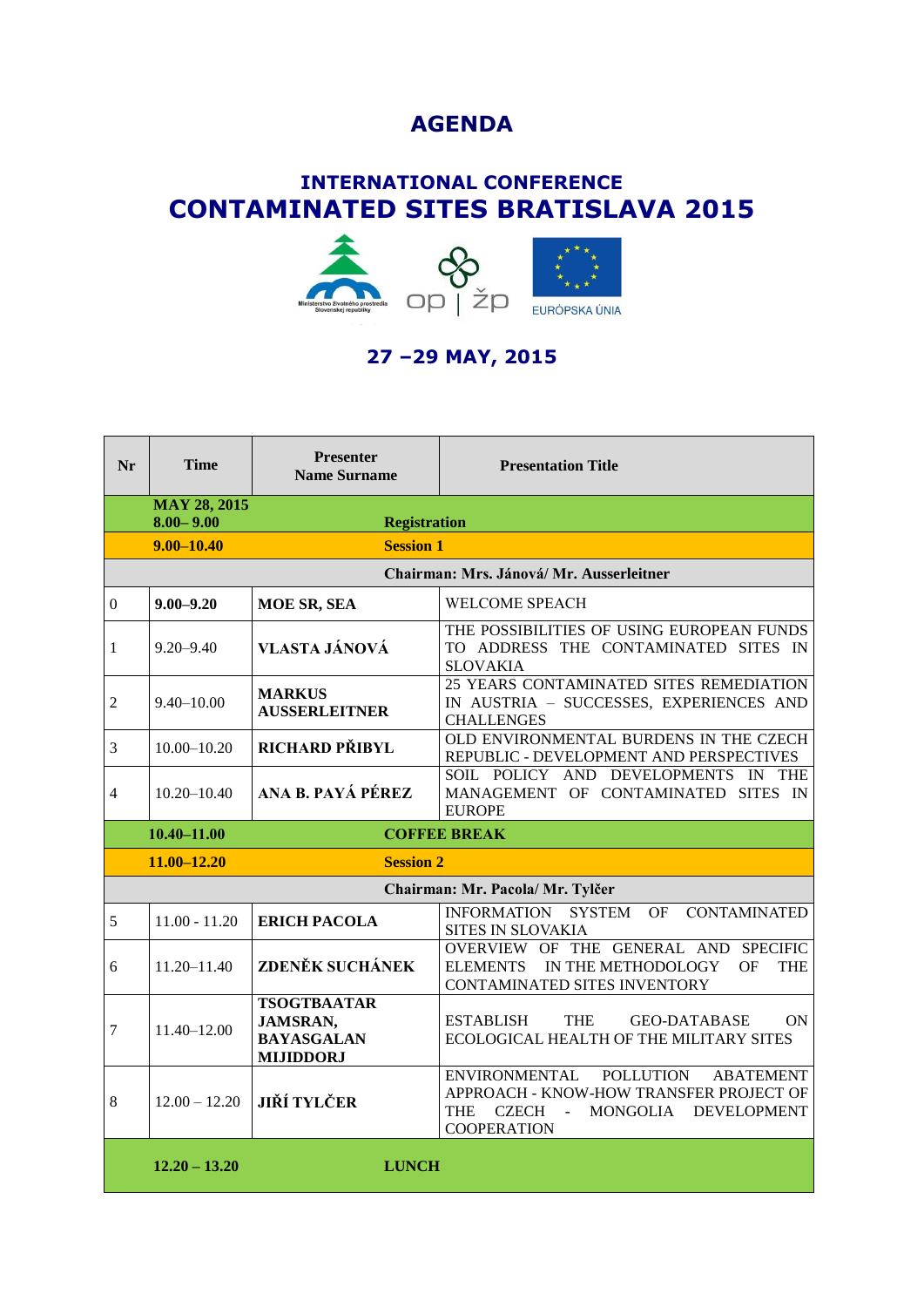| <b>Nr</b> | <b>Time</b>                            | Presenter<br><b>Name Surname</b>     | <b>Presentation Title</b>                                                                                                                                  |
|-----------|----------------------------------------|--------------------------------------|------------------------------------------------------------------------------------------------------------------------------------------------------------|
|           | $13.20 - 15.00$                        | <b>Session 3</b>                     |                                                                                                                                                            |
|           |                                        |                                      | Chairman: Mrs. Vidojević/ Mr. Waska                                                                                                                        |
| 9         | $13.20 - 13.40$                        | <b>F.A. SWARTJES</b>                 | 25<br>YEAR<br>EXPOSURE<br>MODELLING:<br><b>AFTER</b><br>SIMILAR MODEL<br>STRUCTURES,<br><b>DIFFERENT</b><br><b>EXPOSURES</b>                               |
| 10        | 13.40-14.00                            | <b>TINE FIERENS</b>                  | S-RISK - A FLEXIBLE MODEL FOR HUMAN<br>HEALTH RISK ASSESSMENT AT CONTAMINATED<br><b>SITES</b>                                                              |
| 11        | 14.00-14.20                            | <b>TOMÁŠ GREGOR</b>                  | THE USE OF GEOPHYSICAL METHODS WHILE<br>ASSESSING THE EFFECTS ON ENVIROMENTAL<br><b>BURDENS.</b>                                                           |
| 12        | 14.20-14.40                            | <b>DRAGANA VIDOJEVIĆ</b>             | <b>AND</b><br><b>ASSESSMENT</b><br><b>MANAGEMENT</b><br>OF<br>CONTAMINATED SITES IN FLOOD DISASTER IN<br>SERBIA 2014                                       |
| 13        | $14.40 - 15.00$                        | <b>KAREL WASKA</b>                   | MODIFIED FENTON'S REAGENT: EXPLOSIVE<br>ZONE (EX-1) APPLICATION CONTROL AND<br>SAFETY MANAGEMENT                                                           |
|           | <b>COFFEE BREAK</b><br>$15.00 - 15.20$ |                                      |                                                                                                                                                            |
|           | $15.20 - 17.20$                        | <b>Session 4</b>                     |                                                                                                                                                            |
|           |                                        |                                      | <b>Chairman: Mr. Grof/ Mrs. Beaucaire</b>                                                                                                                  |
| 14        | $15.20 - 15.40$                        | <b>FLORIE JOUSSE</b>                 | COMPARISON OF IN-SITU TECHNICS FOR SOIL<br><b>REMEDIATION</b>                                                                                              |
| 15        | 15.40-16.00                            | <b>ALEŠ GROF</b>                     | SOIL DECONTAMINATION OF POPS BY THERMAL<br><b>APPLYING</b><br><b>OF</b><br>DESORPTION,<br>THERMAL<br>DESORPTION FOR SOIL DECONTAMINATION<br><b>PROCESS</b> |
| 16        | $16.00 - 16.20$                        | <b>CORMAC Ó</b><br>SÚILLEABHÁIN      | THE REMEDIATION OF THE EAST TIP, CORK<br>HARBOUR, IRELAND                                                                                                  |
| 17        | $16.20 - 16.40$                        | <b>MEHWISH TANEEZ</b>                | RED MUD AS MINERAL ADDITIVE TO REDUCE<br><b>THE</b><br><b>TOXICITY</b><br><b>OF</b><br><b>MARINE</b><br><b>DREDGED</b><br><b>SEDIMENTS</b>                 |
| 18        | $16.40 - 17.00$                        | <b>CATHERINE</b><br><b>BEAUCAIRE</b> | SORPTION PROPERTIES OF PEAT'S ORGANIC<br>MATTER FOR U AND <sup>226</sup> RA, IN MINING AREAS                                                               |
| 19        | $17.00 - 17.20$                        | <b>WAWAN BUDIANTA</b>                | SOIL HEAVY METAL STABILIZATION BY USING<br>INDONESIA NATURAL ZEOLITE                                                                                       |
|           | $17.20 - 17.50$<br><b>DISCUSSION</b>   |                                      |                                                                                                                                                            |
|           | $19.00 - 22.00$                        | <b>GALA DINNER</b>                   |                                                                                                                                                            |
|           |                                        |                                      |                                                                                                                                                            |